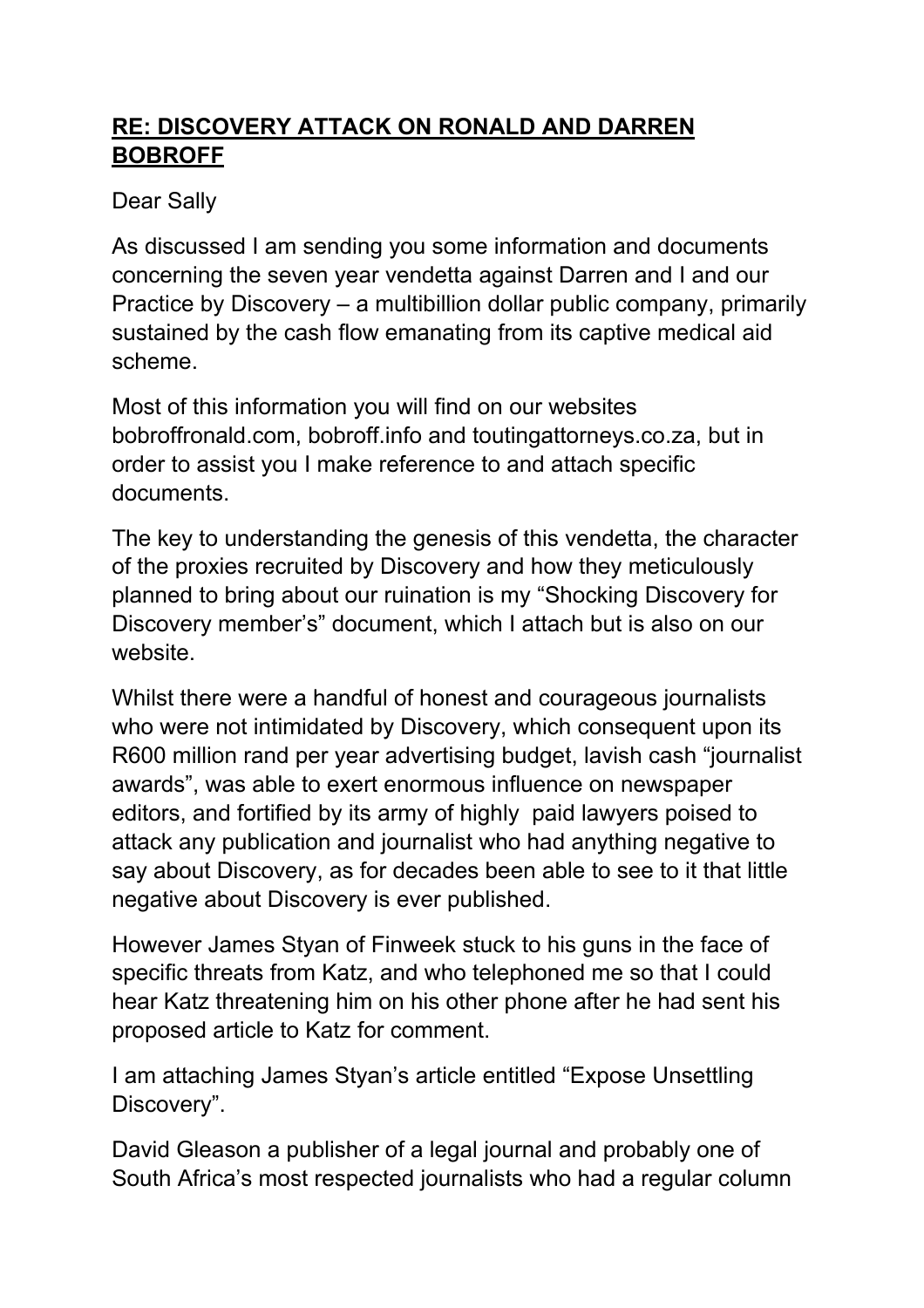in South Africa's only Newspaper which is of any consequence – Business Day – died suddenly and unexpectedly within days of his publishing the first of what I was later informed to be a series of articles exposing Discovery's deliberate and calculated policy of deceiving and defrauding its members. I attach a copy of his article entitled " Torque: Accusations Fly in Medical Aid Case".

I shared with you Discovery's Katz and their attorney van Niekerk's plan to bring about the fulfilment of Katz' repeated threat – " no matter what it takes, no matter what it costs we will destroy you all" involves the very dregs of humanity, and bribery and corruption.

Anthony Millar whose Practice has been entirely comprised of poor and semi-literate persons of colour, who sustained injury in road accidents, and touted/solicited from their hospital beds by Millars tout Mr Jabu Gxokwa at Natalspruit Hospital (approximately 30km east of Johannesburg).

Following on extensive complaints from members of SAAPIL (South African Association of Personal Injury Lawyers) to SAAPIL's then President Monique Woods that Millar and Berger were engaged in massive touting and ripping off these poor and vulnerable people, and should be exposed by SAAPIL, she instructed private investigators to look into the allegations.

After she died tragically from malignant pleural mesothelioma, I was elected President of SAAPIL, and the executive committee resolved to continue the investigation.

Two well-known and reputable firms of investigators interviewed dozens of Millar's clients and furnished SAAPIL with affidavits by such persons, all of whom described in detail how they had been touted to Millar from their hospital beds.

SAAPIL forwarded these together with the investigators contact details to the Law Society of the Northern Provinces, and after these complaints had been allocated to one of the Law Society's officials - Jaco Fourie - who should have promptly pursued Millar and recommended to the Council that an application should immediately be brought to strike him and his partner Berger off the roll, did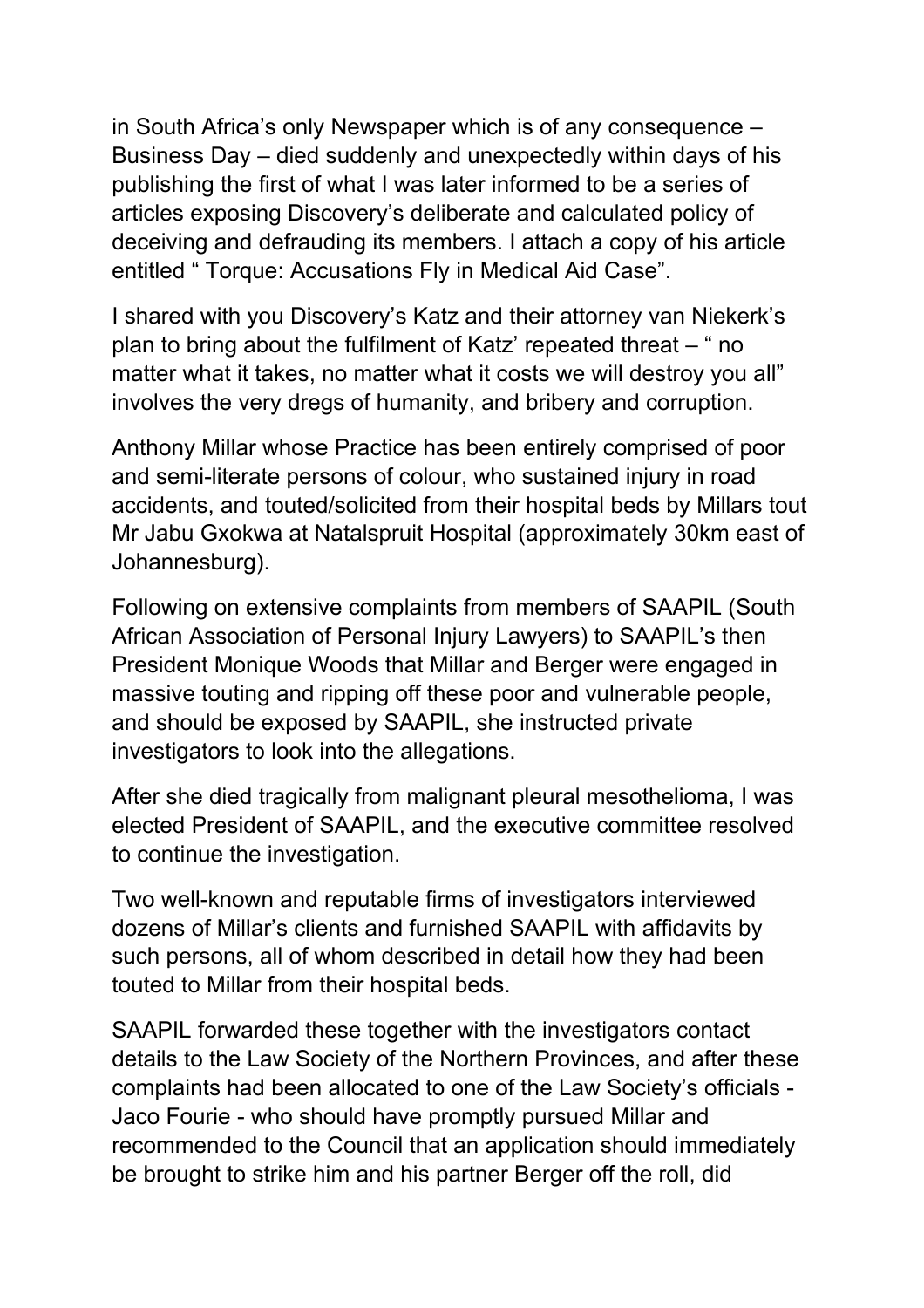absolutely nothing.

Eventually after demands by SAAPIL's vice President that Berger and Millar face a hearing before an investigating committee, Fourie reluctantly agreed to this but refused to agree to SAAPIL arranging transport for Millar's poverty stricken victims from the informal settlements (squatter camps) where they lived to the Law Society's offices in Pretoria central.

When SAAPIL nevertheless arranged for these victims to accompany attorney and counsel briefed to represent these complainants, Fourie refused these lawyers access to the committee room, and behind closed doors and in secret the complaints then being dealt with by Fourie were swept under the carpet.

A further six complaints which were presented to Fourie, together with the deponents to the six affidavits by attorney and counsel representing them to Fourie, were also ignored by Fourie, and despite ongoing requests to Fourie in terms of PAIA (Promotion of Access to Information Act) for a copy of a recording of the proceedings and PAJA (Promotion of Administrative Justice Act), these requests were simply ignored.

It is quite clear even at that time and as arrogantly boasted of by Katz when he accosted Darren and his wife and two little boys on the 16<sup>th</sup> June 2015, that Discovery / its attorneys ENS had already taken control of Fourie. See email from Millar to Katz below regarding their corrupt interaction with Fourie, and who was obliged in terms of law Society policy not to discuss pending proceedings with the "complainants". As you will note he was effectively colluding with Millar as to how Millar wanted him to target Darren because Darren had the "cheek" to describe Berger and Millar as "low lifes and scum bags".

22 Aug, 4:05 PM - cora: From: Norman Berger & Partners Inc

Sent: 22 August 2014 03:36 PM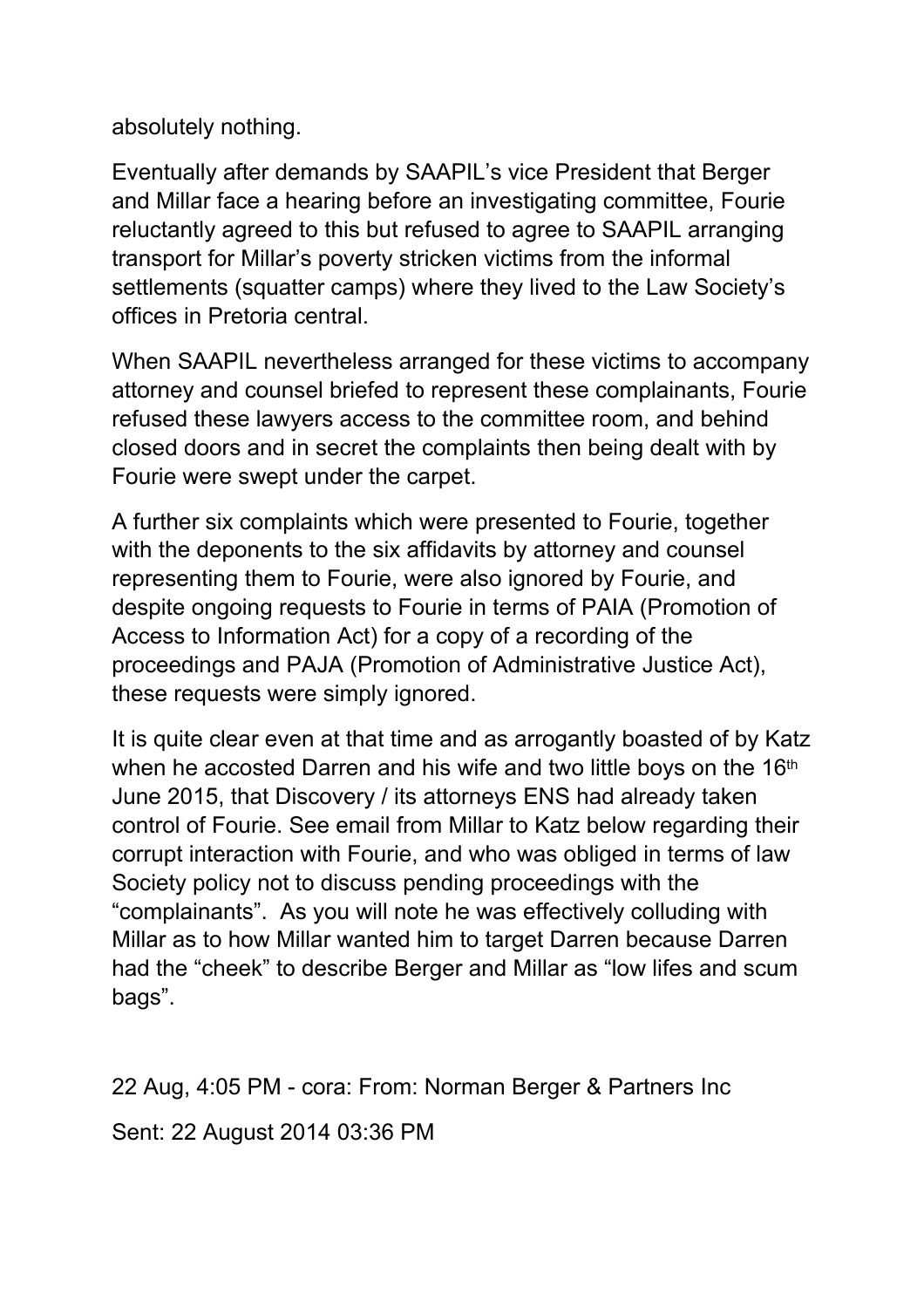To: 'Jeffrey Katz'

#### Subject: DARREN BOBROFF

Just spoke to Jaco – the Bobroffs were there yesterday. Want to settle on the basis they agree in writing to not make any further statements – if not acceptable then they intend to take "all sorts of points" like that the committee is not properly constituted etc. Jaco says he is not buying it. We discussed sanctions and I proposed that he ask for a suspension, alternatively a R100 000,00 fine. Says there is no precedent for such disgraceful conduct.

23 Aug, 7:46 AM - cora: Darren, Beamish has nn mercy and I am 100% sure that he will come after me if you make the whatsup public. Önce again I beg you to keep it confidential. Please! Cora

23 Aug, 7:49 AM - Darren: dont worry wont mention you

23 Aug, 7:51 AM - cora: Its nt about my name, its about the whatsupp. He will know!

23 Aug, 7:55 AM - Darren: I understand

23 Aug, 7:57 AM - cora: So? Are you going to use the whatsupp? I need to know plse

23 Aug, 8:15 AM - Darren: no

23 Aug, 8:27 AM - cora: Thank you!!!

You will note in paragraph m of the complaint letter, a copy of which I gave to you yesterday, and which Darren sent to the Law Society dated 30<sup>th</sup> July 2015, Katz stated "You shouldn't waste your time lodging any more complaints against Millar. You must have realised by now, these will go nowhere as has been the case with all complaints you have lodged".

You will therefore understand that the collusion between Katz and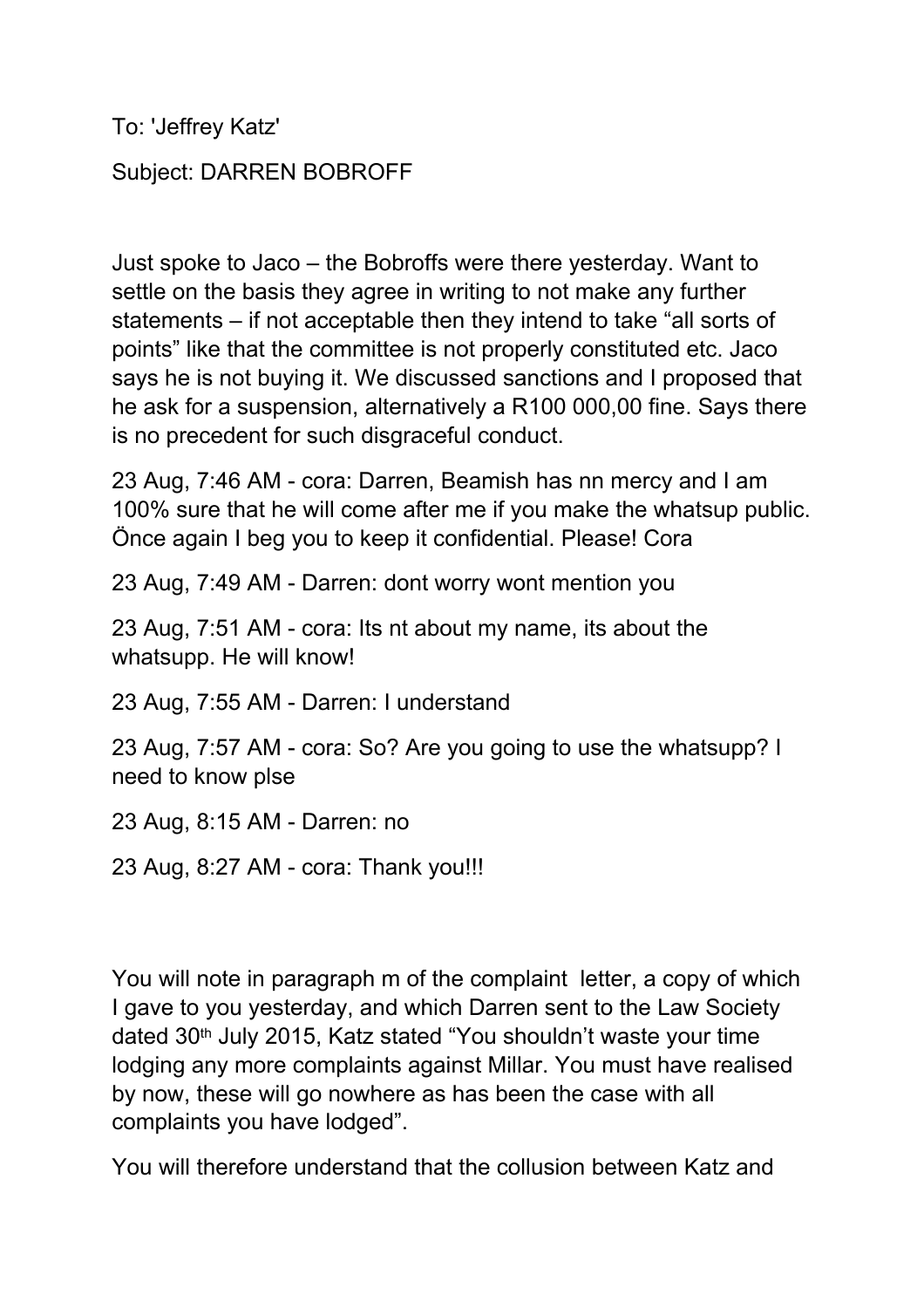Millar was a marriage made in heaven, as absent Discovery and its attorney's tentacles in the Law Society, Millar and his partner Berger should and would have been struck off the roll early 2013.

So Millar was obviously most eager, and in fact had little option if he was to remain in practice to serve as Discovery's proxy in "representing" the former RBP clients being members of Discovery and who had lawfully and ethically been charged common law percentage contingency fees, and had received outstanding results at no risk and upfront cost to them, to now serve as proxies for Discovery in attacking RBP's fee agreements.

You need to be aware that Millar did not attack the identical fee agreements of any other personal injury lawyers once he had been recruited by Discovery, and that every single one of the Practices former clients who challenged the common law fee agreements were Discovery members and Millar was the only attorney involved in the attacks.

No other RBP clients who were charged common law percentage fees turned on the Practice, despite a vicious and ongoing media campaign fronted by Beamish and echoed by a handful of other reporters known to have close connections to Discovery.

Before Cora van der Merwe was recruited by Millar and Beamish, she was instructed by attorney Berlowitz who represented one of Millar's former clients, to oppose the assessment of Millar's attorney and client account.

Millar had recovered a measly R37 000.00 (AUD \$3700.00) for that client, yet was now suing this poverty stricken shack dweller for hundreds of thousands of rands.

I attach Cora van der Merwe's report as to what she found when she inspected Millar's file, and have translated the Afrikaans for you to English of the relevant parts.

However and after van der Merwe's betrayal had been exposed and she had apparently forgotten about her report to Tony Berlowitz, and in an attempt to praise Millar and defame me, she tweeted and I am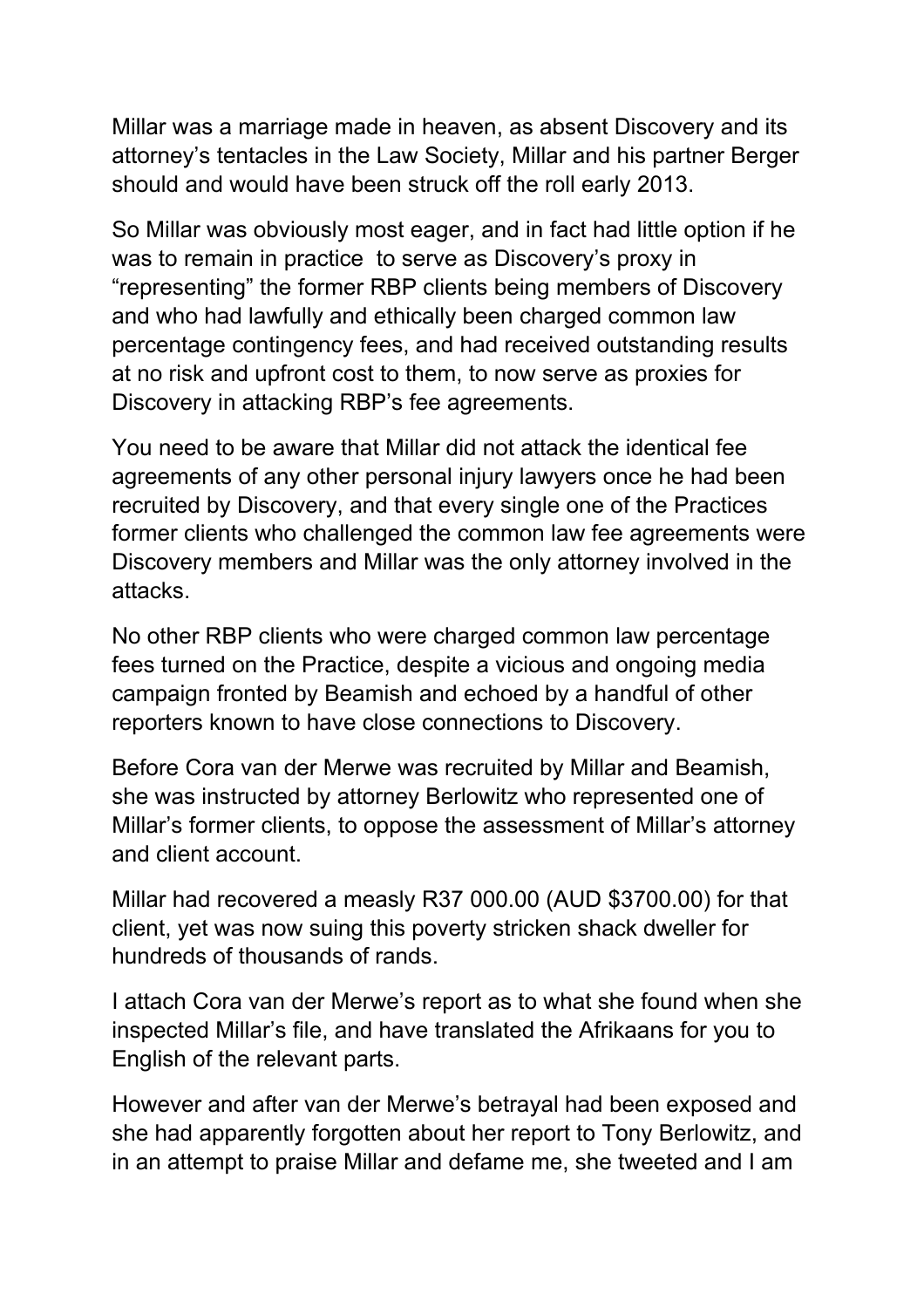attaching her email to Moneyweb editor Ryk van Niekerk, her report to Tony Berlowitz and her tweet.

So as to enable you to gain an understanding of the extent of the social media attacks on Darren and I, our Practice and members of our staff by Millar, Beamish I am attaching an index to the number of tweets published by Millar and which were then invariably retweeted by Beamish and Katz, as also by the two of them under their false twitter handles consumerFumer and LisaK.

In an affidavit prepared for the Law Society by its attorneys in May 2015, and in respect of which I attach the relevant pages hereto, but which was discarded once Discovery and its attorneys hijacked the Law Society Council, so that you can view what was said about Millar and Beamish by the Law Society's attorney.

Millar has been richly rewarded by Discovery for his role in enabling Katz to bring about fulfilment of his threat to destroy us.

As mentioned to you he is a so called Discovery panel attorney which has enabled him to tout large numbers of Discovery members who have sustained injury in road accidents.

He was leapfrogged from obscurity, having never been involved in the affairs of the organised profession, to the office of President of the LSNP, and where his only previous attendances at the offices of the Law Society would have been to face, what I am reliably informed has been an endless stream of complaints against him by clients and colleagues, and which were acted on prior to Discovery's taking control of the Law Society's disciplinary department in approximately 2013.

#### **Bernadine van Wyk**

Van Wyk was employed by RBP from September 2010, and unbeknown to us had ten convictions of fraud by false pretences, had served a term of imprisonment and, in 2008 had stolen R1.3million from her then employer Attorney Schalk de Bruyn.

I attach a copy of her official Police record and relevant extracts of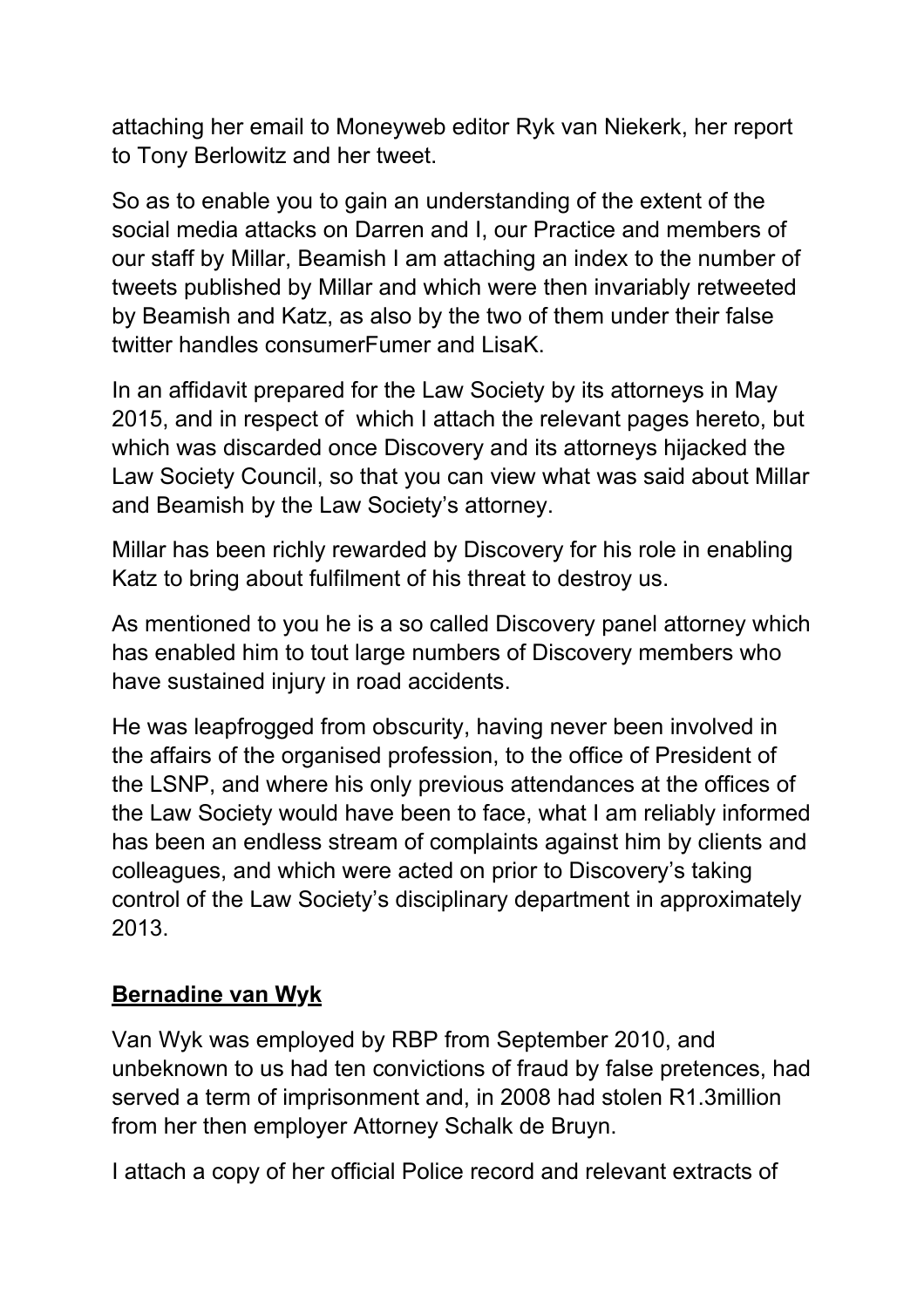attorney de Bruyn's affidavit lodged with the Police.

Whilst the police were searching for her, and they were going to act on de Bruyn's affidavit, I was informed in 2015 that following on a visit from attorney and counsel instructed by Discovery, the police were "persuaded" not to take the matter further.

Van Wyk was recruited by Millar and she was promised by Discovery that should she succeed in bringing about the ruination of our Practice, they would employ her at a very high salary, and pay her R1 million so that she could purchase a home of her choice. Accordingly she proceeded to effect irregular entries in the books of the Practice and to ignore instructions given to her to rectify same when these came to the attention of the Practices auditor. Once she felt she had set us up sufficiently she "tipped off" the South African Revenue Services who then descended on the Practice and conducted an intensive audit on the Practice and its three directors.

At the time of the audit van Wyk who was friendly with the Practices Afrikaans receptionist Ms Liza Bouwer, confided in Liza what she had done, and that she confidently anticipated that SARS would shut down the Practice and arrest its directors.

She suggested Liza provide her with a copy of her CV, so that she could obtain employment for Liza with Discovery. I attach Liza's affidavit.

Consequent upon investigations into theft of material from the Practice of obvious leaks to Millar and Beamish, who would tweet about anything and everything which occurred in the Practice within minutes of same occurring, and who had clearly had insight into Darren and my personal bank accounts, the investigators recommended that polygraph tests be taken.

When van Wyk's turn came to be tested, she ran into the senior bookkeeper's office, threw her keys onto the desk, shouted "I will never come back", and physically ran out of the office onto the street.

At her subsequent disciplinary hearing, she was unable to deny the allegations against her and on the recommendation of the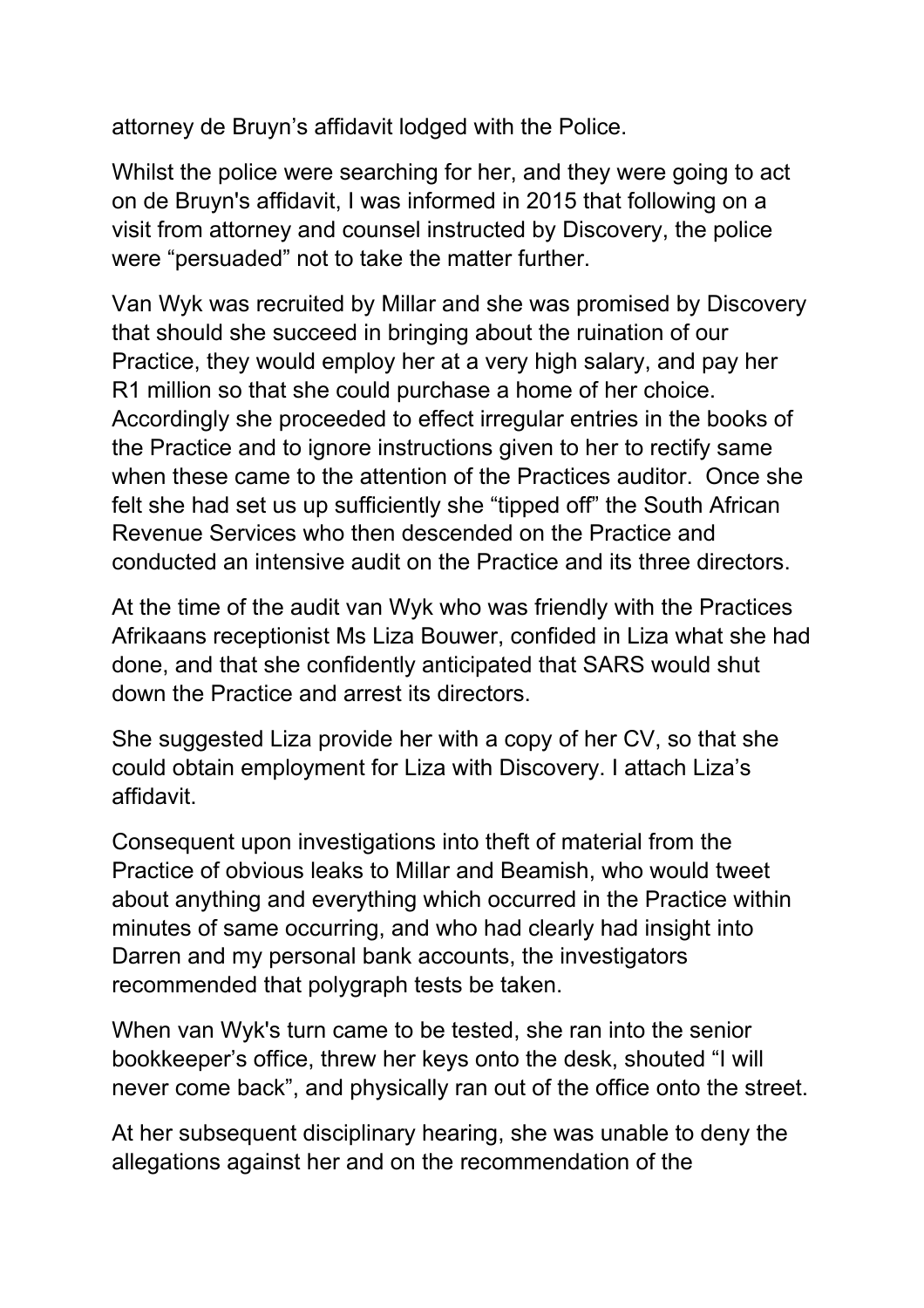independent chairperson she was immediately dismissed.

Beamish referred to van Wyk in one of his trashy articles as a "courageous whistle-blower"

#### **Cora van der Merwe**

Turning to Cora van der Merwe the "whistle-blower".

I wasn't aware at the time we employed her or until we dismissed her that her former husband Jaco van der Merwe had been compelled to obtain a protection order against her, on account of her constantly coming to his home, assaulting him and his new wife and trashing the premises.

I attach a copy of the order for you.

I told you about her sudden declaration to me, after I told her that I would instruct the Practices bookkeeper to cease harassing her, because she had not produced the VAT registration number of her business during the time she had rendered services to the Practice as an independent contractor.

Also with regards to her excessive sick leave. I can make available to you if required her extensive Whatsapp communications between her and Beamish, including emails exchanged between her and Beamish and a senior Pretoria High Court Judge – Eberhard Bertlesman, who was advising Beamish with regards to Beamish's attack on us.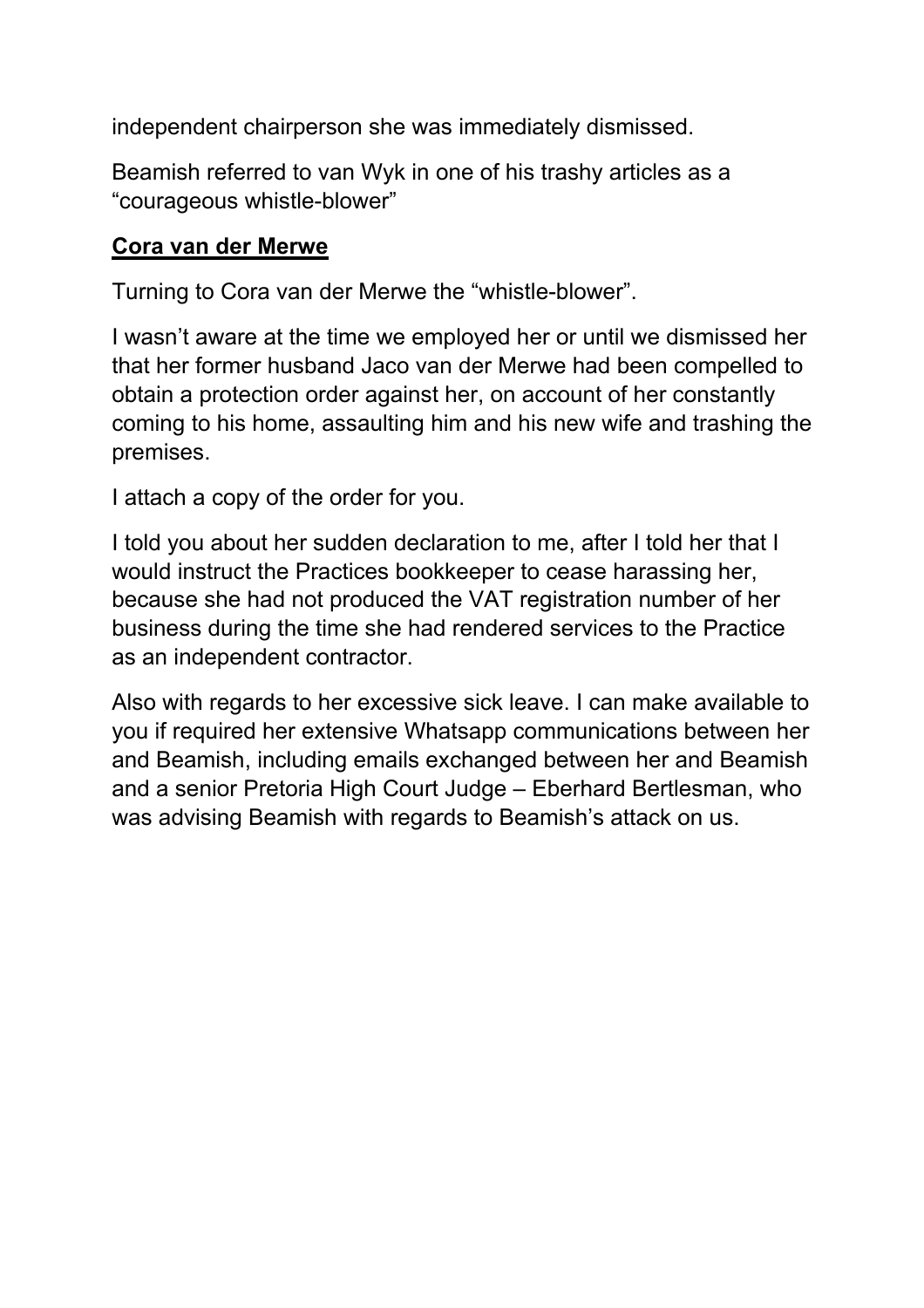

From: Eberhard Bertelsmann > Hide

To: Tony Beamish >

# Re: Another bitter blow for the Bobroffs - Special investigations | Moneyweb 16 Aug 2014 08:35

The letter you quote constitutes contempt of court by describing the common law contingency fee as lawful in the face of the apex court's judgment. Happy hunting! Eberhard

Sent from my iPad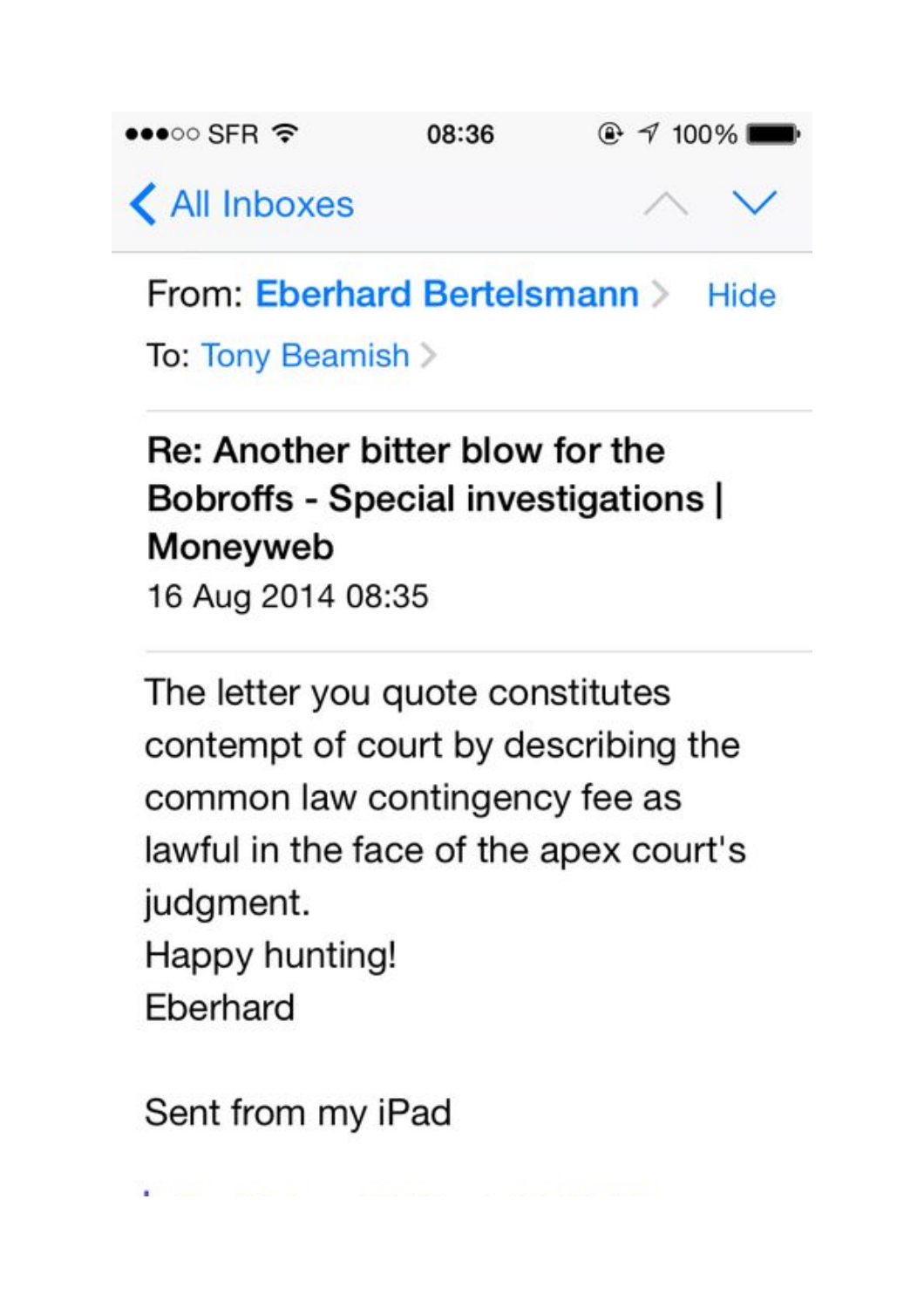We subsequently ascertained that Bertlesman and his family enjoyed multi week's stays annually at Beamish's luxurious villa in the South of France, and that there was collusion between Bertlesman, Beamish, Millar and Cora with regards to the implementation of the Discovery vendetta. See one of the whatsapp communications between judge Bertelsman and Beamish, and Bertelsman wishing Beamish "Happy Hunting".

After Cora was exposed by Paul O'Sullivan and dismissed by us, she was handsomely rewarded by Discovery who set her up in business as a costs assessor in luxurious offices, equipped with the latest Apple computers, and I was informed covered the cost of her employees.

Millar, Beamish and Bertlesman sponsored an indaba (African vernacular word for workshop) on legal costs, designed to attract business for her, and the marketing of this workshop made prominent reference to the fact that retired Judge Bertlesman would be a speaker, and that Beamish who to the best of my knowledge has never practiced law, would be the facilitator where the speakers would participate in an Q & A session, and Millar was also prominently featured as the "President" of the LSNP.

I attach some of the marketing material and can let you have some of the emails which Beamish exchanged with Bertlesman and which he copied to Cora in what became his successful attempt to recruit her.

Before she was recruited by Beamish, she had confided in me that she was exchanging whatsapps with him. She described him as a pathetic individual, friendless, without any partner and who would regale her late at night with whatsapps, stories and photographs of his villa in the South of France, his Harley Davidson motorcycle, his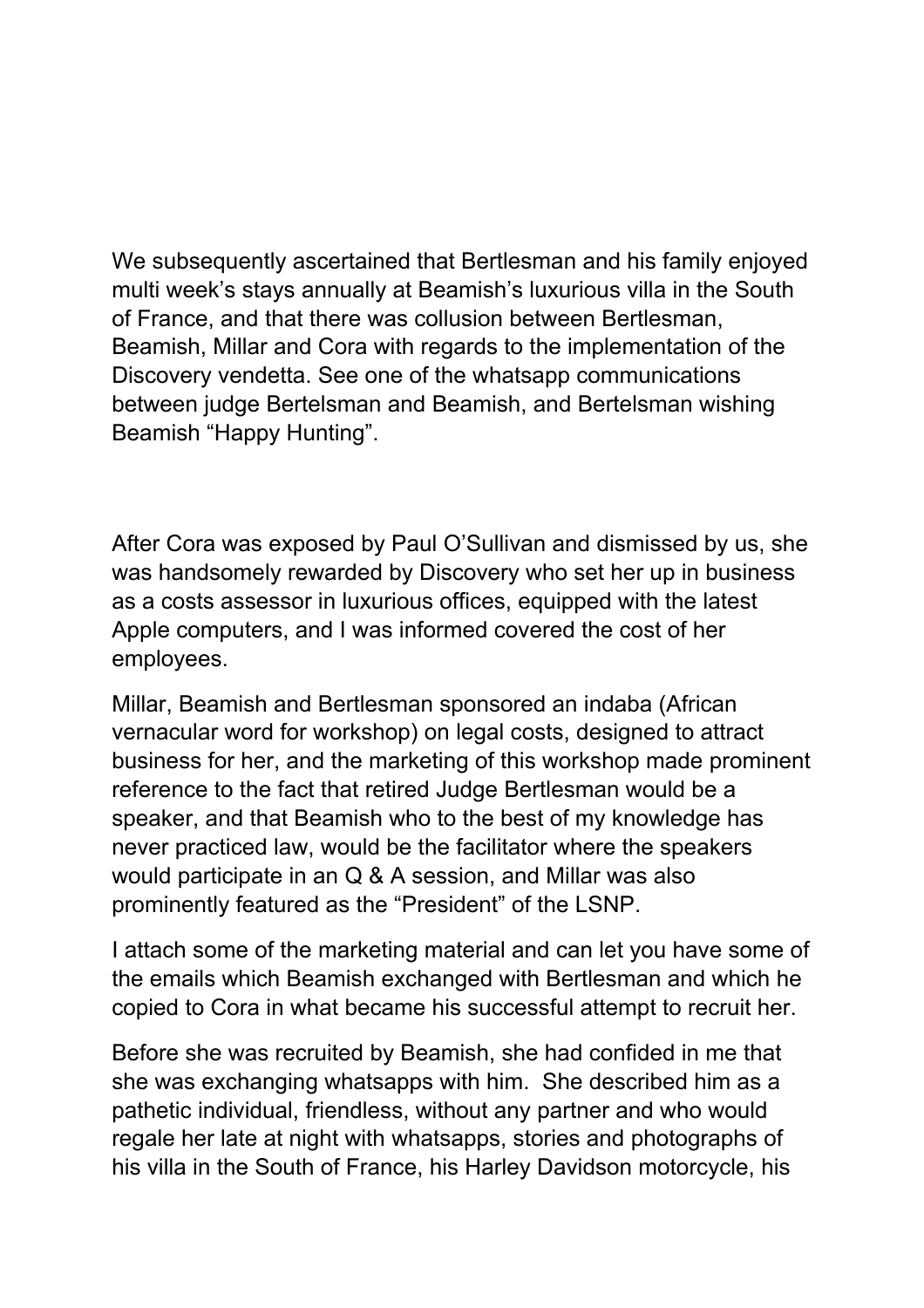valuable paintings and so on.

When I laughingly suggested to her that he was trying to become her boyfriend, her guttural response in Afrikaans was " Nee Mnr. B, hy is Fieslik en afstootlik" translated means despicable and repulsive.

After she had been exposed by Paul O'Sullivan and dismissed by the practice, Cora then embarked on a campaign against Darren, the nature of which provides insight into the absolute depravity and immorality of her nature.

She photoshopped a photograph of the Practices staff from the website, by extracting from the photograph pictures of Darren and his secretary Joan Burger. She then inserted a photograph of Joan's baby between the two and the emailed that contrived image to Darren's wife and to Joan's husband with the message below the picture "You can ask Joan how much money Darren did gave her to have a baby and why".

The allegations were obviously false but intended to ruin Darren and Joan's marriages, and she knew that Joan was especially vulnerable as she had struggled to conceive for years which had caused marital stresses which were only starting to abate after she finally did manage to conceive and have the child. I attach Joan's application to court in which she successfully obtained a protection order against Cora and Darren did likewise.

Upon the say-so of such a depraved and dishonest person, did the Law Society (after it had been hijacked by Discovery and its attorneys) rely on the contrived and malicious striking application against us!

I understand that Mr O'Sullivan is considering pressing charges against van der Merwe, Beamish and Millar, as they were all complicit in the fabricated kidnapping charges laid against him, and which apart from his enormous legal costs, effectively destroyed his business.

I told you that we had been denied an opportunity of being heard and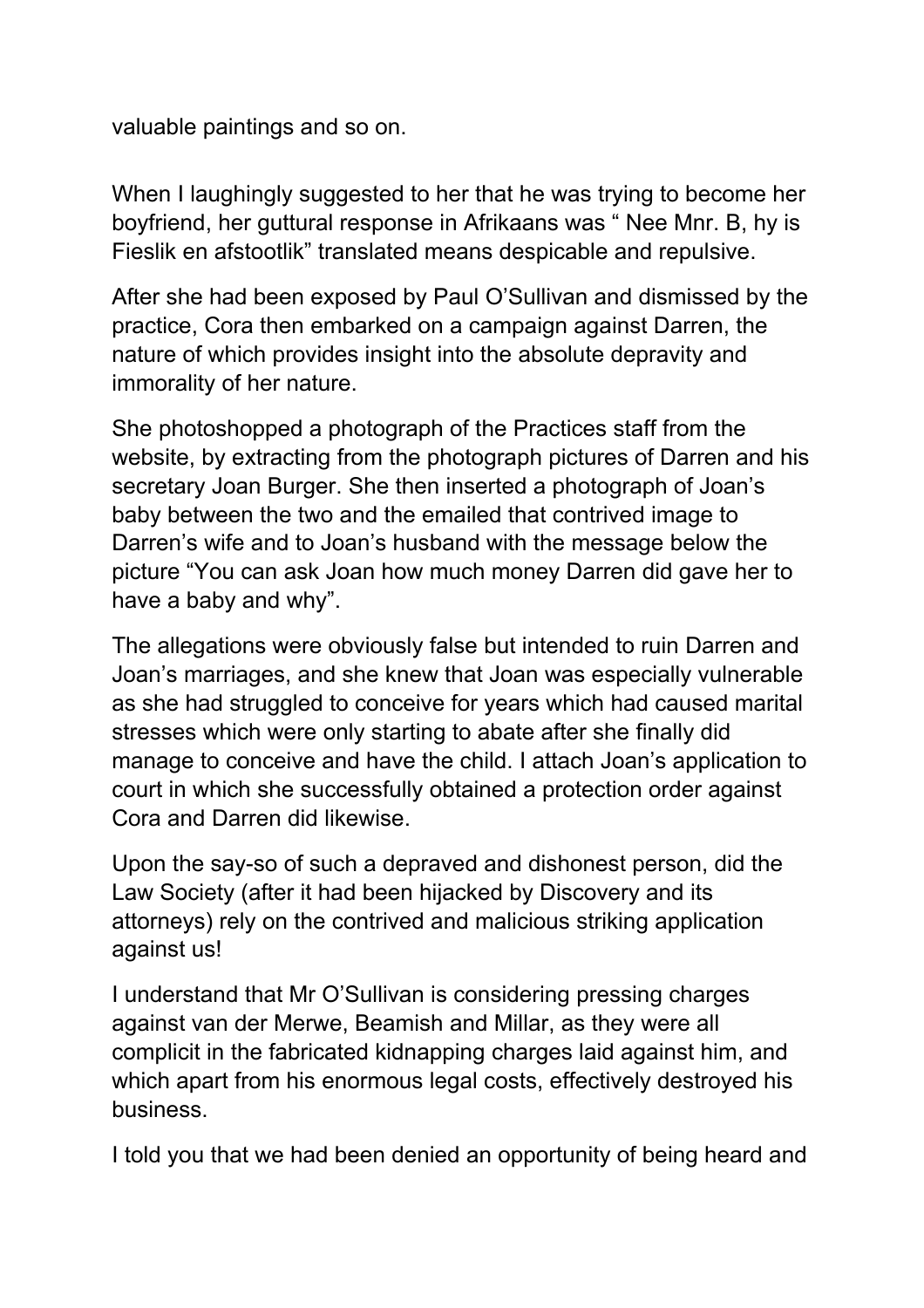of filing opposing affidavits to the malicious and dishonest striking application brought against us by the Discovery controlled Law Society.

I attach our application seeking a short postponement within which to enable our attorney John Cameron to secure the services of a forensic auditor, in order to rebut the false and contrived allegations by a junior Law Society employee - Ashwin Reddy - who had inspected the firms records, and only those files where Millar had attacked the Practices Law Society compliant common law fee agreements.

We tendered any costs which would be occasioned by the postponement, and despite the fact that there could not be the slightest conceivable prejudice to anyone, as we had been suspended from Practice by virtue of the Discovery/Graham application, were resident in Australia with no access to the Practices files or bank accounts , we were summarily refused that short postponement.

We instructed John Cameron to appeal our default striking and he lodged an appropriate notice, however by then our Israeli life savings had been frozen, depriving us of funds to run the appeal, and John had to withdraw the application for leave to appeal whilst specifically recording that the only reason was due to lack of funds to pursue same.

I attach the notice of withdrawal of the application for leave to appeal.

How does one describe the actions of what is supposed to be a professional body of integrity, when describing the **deliberate concealment of the curators report, and which totally and completely absolves us and our partner Bezuidenhout of any misappropriation whatsoever, and which rebutted and exposed the dishonesty of Reddy's allegation in his report that " the firm poses a risk to the Fidelity Fund"!?**

Please do not hesitate to contact me should you require any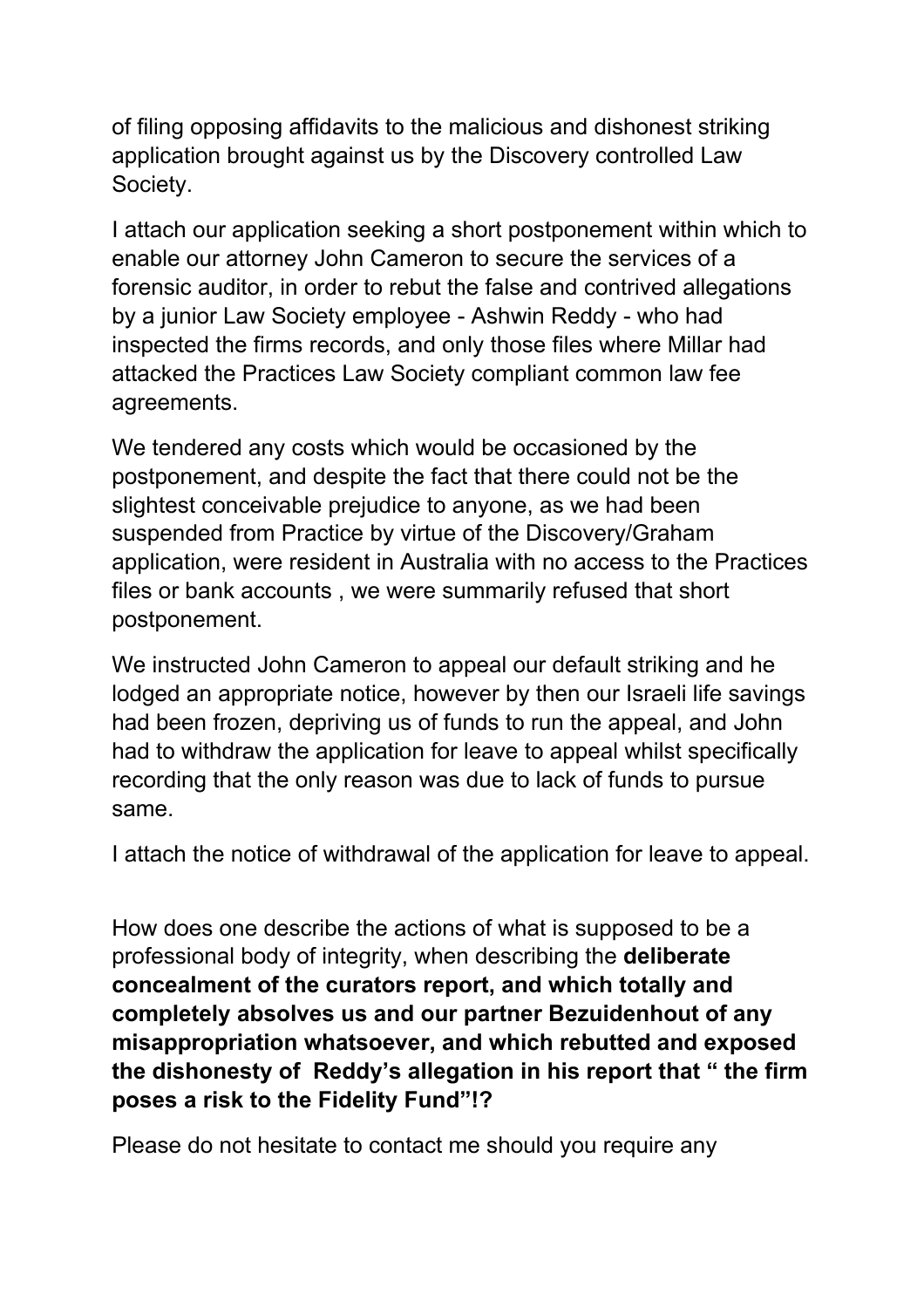clarification of any issue or would like to discuss anything.

The latest concerted media attacks on us by Beamish and his cronies in South Africa and now extending to Sydney, is directly intended to try and make it impossible for us to try and rebuild our shattered lives.

I just received a communication from a friend telling me that Discovery's Katz is already boasting how "they" have arranged for the Sydney Morning Herald to defame us, and the friend forwarded me a copy from Katz's twitter page showing that he follows you.

They also informed me that Graeme Hosken who did not allow himself to be confused by the facts as conveyed to him by our attorney during two one hour plus discussions, and in telephone discussions with Darren and I also lasting an hour each, publishing a blatantly false, malicious and defamatory attack on us in South Africa's Sunday Times last week, has yesterday remarked to someone known to them that he is looking forward to the contents of his article being published in Australia!

Colleagues of mine in South Africa have volunteered to institute defamation proceedings on contingency against Hosken, Beamish and Millar in South Africa, and we are considering it.

I have also been in discussions with a Sydney Law Firm, with regards to instituting legal proceedings against Discovery's business operations in Melbourne and Sydney given that Discovery has caused us to lose our R100million Practice, our profession and worst of all our good names. The firm concerned routinely acts on contingency and has achieved a number of landmark victorys.

I sincerely hope that you will be able to assist us in publishing the fact that we are wholly innocent of any wrongdoing, that the Interpol notices were issued on teh basis of fraudulent and fabricated allegations, and that we have been victims of an unprecedented vendetta by a multi billion dollar public company whose decades of institutionalised defrauding of its members was inadvertantly exposed by us.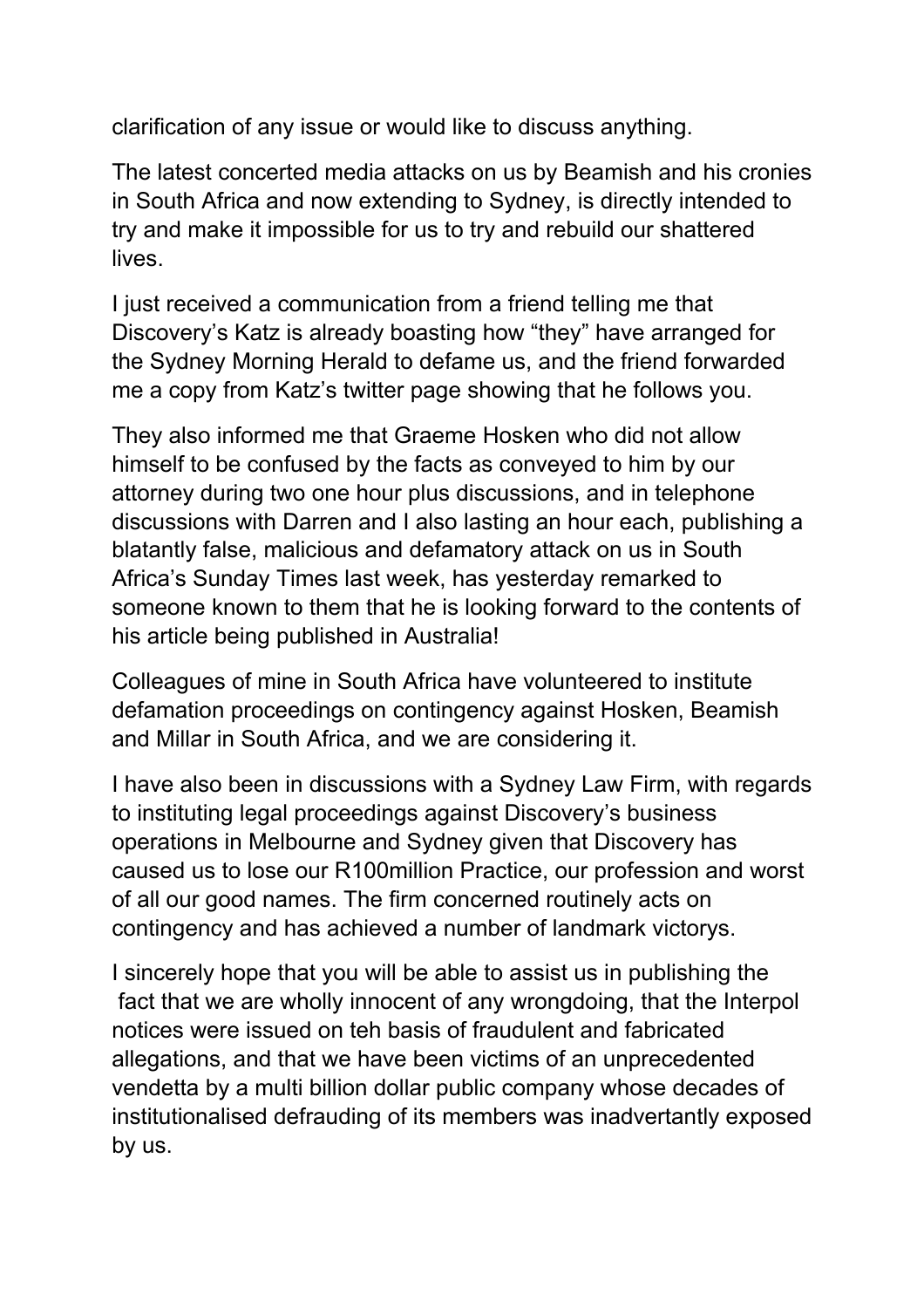Finally I attach my CV, from which you will note that I have devoted much of my life to serving the legal profession, providing access to justice for disadvantaged persons in South Africa and also served the public interest by way of decades of unpaid service every week as a commissioner of small claims courts, for twelve years on my own live talk radio and legal show which I provide legal advice, followed by responding to the hundreds of emails I received weekly, teaching students at the University of the Witwatersrand legal aid clinic as also providing legal advice to indigent members of the public at the clinic.

An issue had and continues to give me enormous satisfaction was that I was instrumental in causing a challenge to the a heartless amendment to the Road Accident Fund Act, which removed the right to private health care from all road accident victims, successfully brought by the Law Society of South Africa and SAAPIL in the Constitutional Court.

Given the total collapse of South Africa's public health system and the absence of any meaningful facilities for brain injured and spinal cord road accident victims, absent private health care hundreds of thousands of South Africans who sustained serious injuries in road accidents would have died or lived out their lives in pain and suffering.

I can let you have copies of the application and the judgement but which is also available online on the SAAFLI website under Law Society of South Africa v Minister of Transport 2008, Constitutional Court of South Africa.

As I mentioned to you yesterday my decades of leading the professions successful opposition to relentless efforts by government intended to deprive road accident victims of fair compensation and also to exclude any meaningful role for attorneys within the road accident fund scheme; has led to a significant political agenda against me.